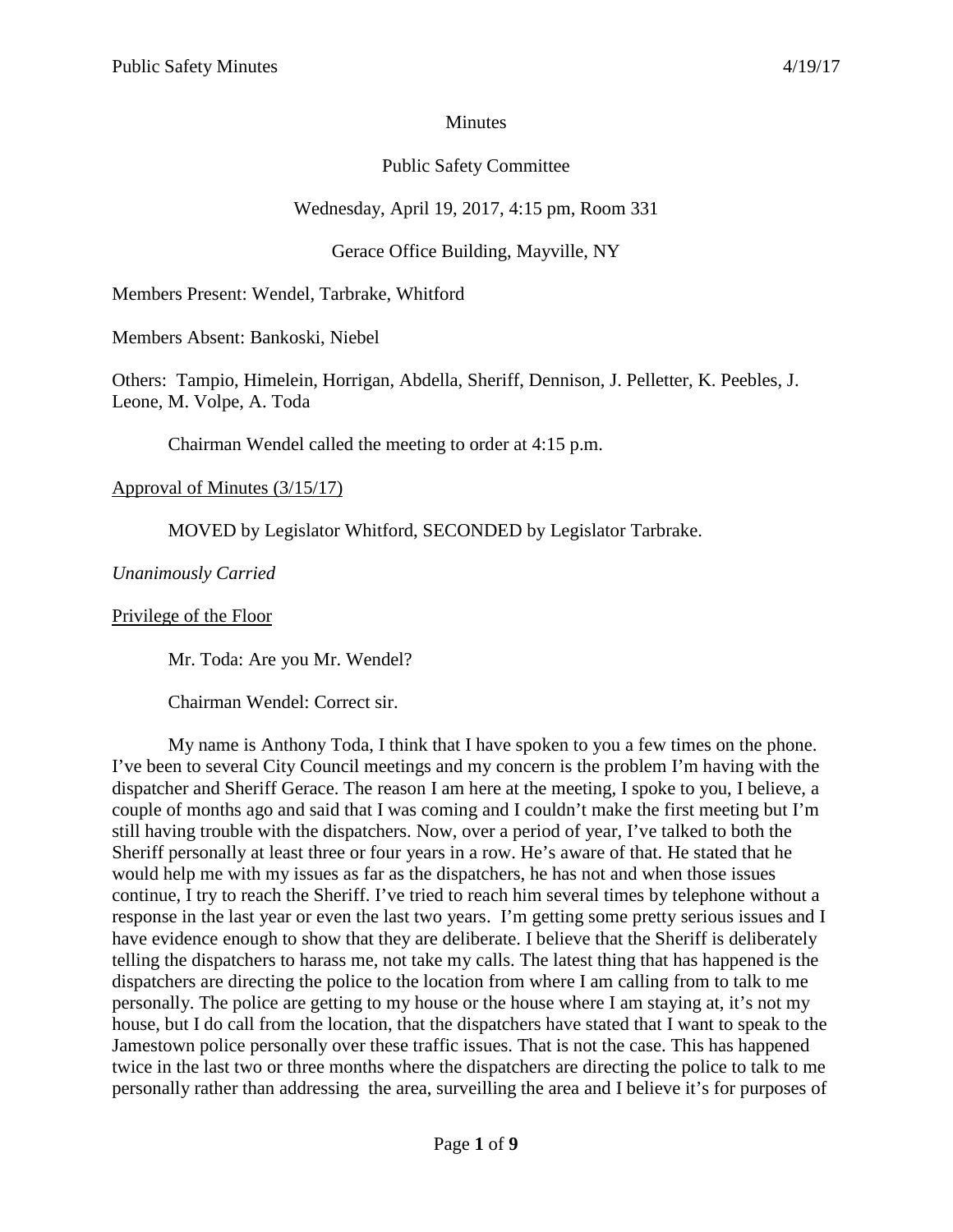a trap(?). Now, I'd like to have the Sheriff respond to me to some of these issues including what I have just stated and the Sheriff, coming from a long line of people that have a great reputation in Chautauqua County, why is the Sheriff stooping so low in my case. If the Sheriff is being directed or being told to do this by somebody else, I'd like to know that. I'd like to know his response positive or negative, what is motivating the Sheriff over a period of four or five years for this to happen and to continue and destroy my life. The Sheriff knows who my family is. My family has been quite influential in the City Council and also with Rowley Kidder in the State . I have no reason why this is happening to me. I know that law enforcement is behind it and I want a response from the Sheriff to find out why, what is motivating him and who is the source of this issue.

Chairman Wendel: I can tell you at this time the Sheriff is here. He is made aware of those. This is not a forum for that and at this time I would, I 'm guessing but I can't speak for him but the Sheriff would contact you. Your point has been made but this is not going to be the venue for discussion with you or the Sheriff at Public Safety. He is here, I am sure he is duly noted with all the information and will follow up with you at a time.

Mr. Toda: Could I continue this in another venue as far as trying to get a response.

Chairman Wendel: You are more than welcome to speak at the general meeting of the Legislature next week.

Mr. Toda: Thank you for your time.

Proposed Resolution – Close Accounts for Completed Jail Capital Project

Sheriff Gerace: This is a capital account that we had project to put security barriers around the 911 center. That has been completed and we are asking that that account be closed.

Chairman Wendel: Any questions for the Sheriff?

*Unanimously Carried*

Proposed Resolution – Authorize Execution of New York State Office of Homeland Security and Emergency Services Grant for Explosive Detection Canine Team

Sheriff Gerace: This is a grant that we receive from the Department of Homeland Security through New York State and it is utilized for support of our canine. It will probably not be expended until 2018 but this provides reimbursement for training and we have used these funds in the past to acquire a dog. But it is our intent is - it will not impact the current budget but we'll have another resolution in 2018. This is to accept the money.

Chairman Wendel: Just out of curiosity, we have an explosive dog, is there another type of dog we have?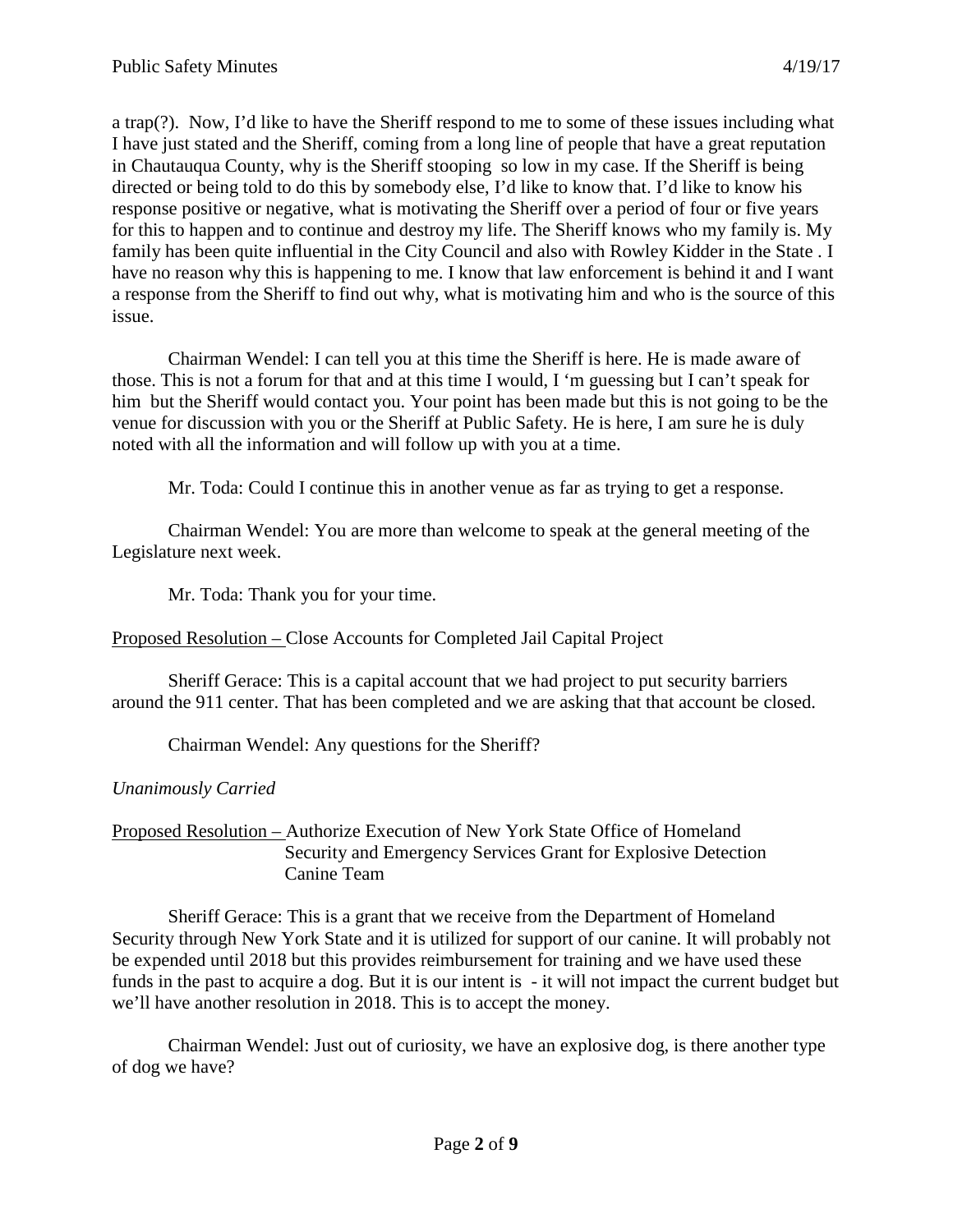Sheriff Gerace: We actually have a dog that is dual function patrol and explosive. We have a patrol dog which is for tracking and then we also have a drug dog separate from that.

Chairman Wendel: So three total?

Sheriff Gerace: Three total. We are adding a fourth because we're retiring a dog probably by the end of the year so we'll be at three again.

Chairman Wendel: O.k., any questions for the Sheriff?

## *Unanimously Carried*

### Proposed Resolution – Transfer Designated Fund Balance for Helicopter Operations to General Fund

Sheriff Gerace: This funding has been set aside for the use of our law enforcement helicopter. We have been granted, donated, a TH67 helicopter which in the commercial world, we have Bell Jet Ranger. We have been on the waiting list for 2 years from the military and we need to transfer \$1,750 from that account for the transportation cost of bringing that helicopter to us.

Chairman Wendel: So this will be a second one for law enforcement?

Sheriff Gerace: That other one we're going to look at it either making it a parts machine or resale to support the program. What we have to do is get it appraised first and see if there is an offer for it and then determine whether it's worth more to parts. We are in line for another one just for parts to use. They're millions of dollars' worth of investment for the cost of transporting.

Chairman Wendel: O.k., any questions for the Sheriff?

## *Unanimously Carried*

Proposed Resolution – Adjust Budget for Building Maintenance Expenditures for Sheriff and Building & Grounds

Mrs. Dennison: This resolution pertains to a .5 FTE individual who, in the budget, is allocated from Buildings & Grounds to the Jail for the purpose of maintenance. The Jail does not need that person anymore because it now has one full time and one half time completely dedicated to the Jail. So this resolution will transfer that budget out of the Jail and send it back to Buildings & Grounds. There is also a component in the resolution, there was an agreement between the Sheriff's office and Buildings & Grounds that the Jail does have sufficient funds to pay Buildings & Grounds \$10,000 fee for *(inaudible)* and repairs rather than having the half person dedicated to the Jail.

Chairman Wendel: You guys are comfortable with that? I know that maintenance has been an issue there.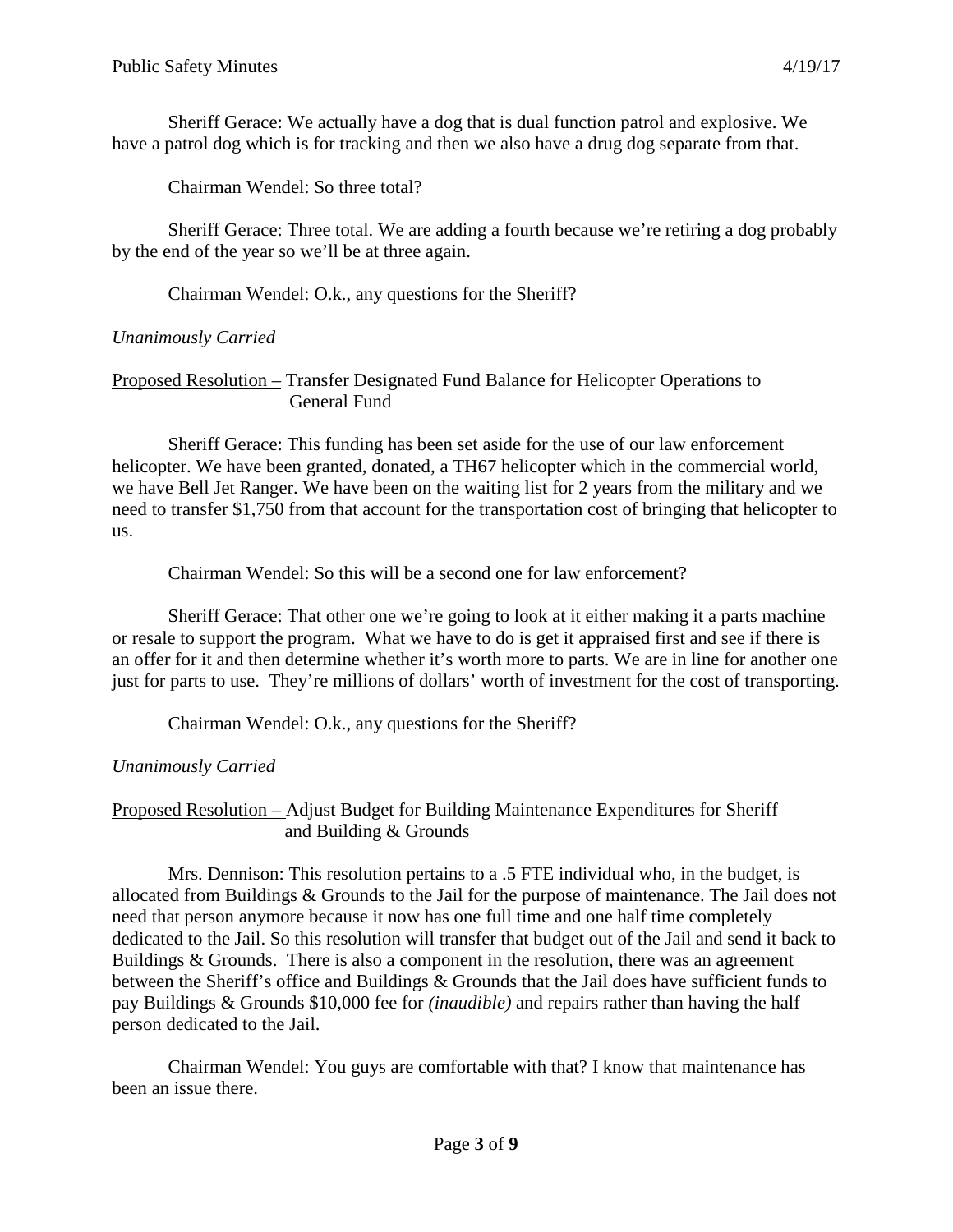Sheriff Gerace: We did not have that budgeted. Well, what happened is, there was a little bit of a misunderstanding. When we looked for the full time position which was granted by you and the rest of the Legislature, we had a half time position with DPF that George had planned on and that kind of threw a monkey wrench into the works so this is the best way to resolve that and make each agency whole.

Chairman Wendel: O.k., any questions for the Sheriff?

#### *Unanimously Carried*

#### Proposed Resolution – Adjust Sheriff Revenue Accounts Associated with Jamestown Community College

Mrs. Dennison: In the 2017 budget, I should say in the past there was a sub-department for JCC in the 17' budget. That sub-department was rolled into the main department within the Sheriff's organization. There was one revenue account that should have – well, we had a separate department for JCC and we had a separate revenue account. We combined the departments in the 17' budget but some of the revenue kind of got left in where it has been in the past and it's was more appropriate that all the JCC revenue be in one account. So this resolution just moves it into the sub-account, R226.0001 and so everything in that sub-account will be relative to JCC. That will also kind of clean up the main account, public safety revenue account because everything else in that account pertains to enhanced police protection contracts so it's a little bit cleaner to put all the JCC items in one place.

Chairman Wendel: O.k., any questions for the Sheriff?

## *Unanimously Carried*

### Proposed Resolution – Adjust Capital Project Budgets for Burn Building and Training Center Capital Projects

Mr. Leone: We built a new burn building at the Taylor Training Center in Jamestown and this is to cover part of the second floor fire proofing. We were a little bit short in that account so we had extra money in another capital account so we'll be able to transfer that over.

Chairman Wendel: Very nice.

Mr. Leone: It's coming great.

Chairman Wendel: It had its fair of use.

Mr. Leone: Without a doubt.

Chairman Wendel: O.k., any questions for Mr. Leone?

Legislator Whitford: Who has access and how do you schedule *(inaudible)*?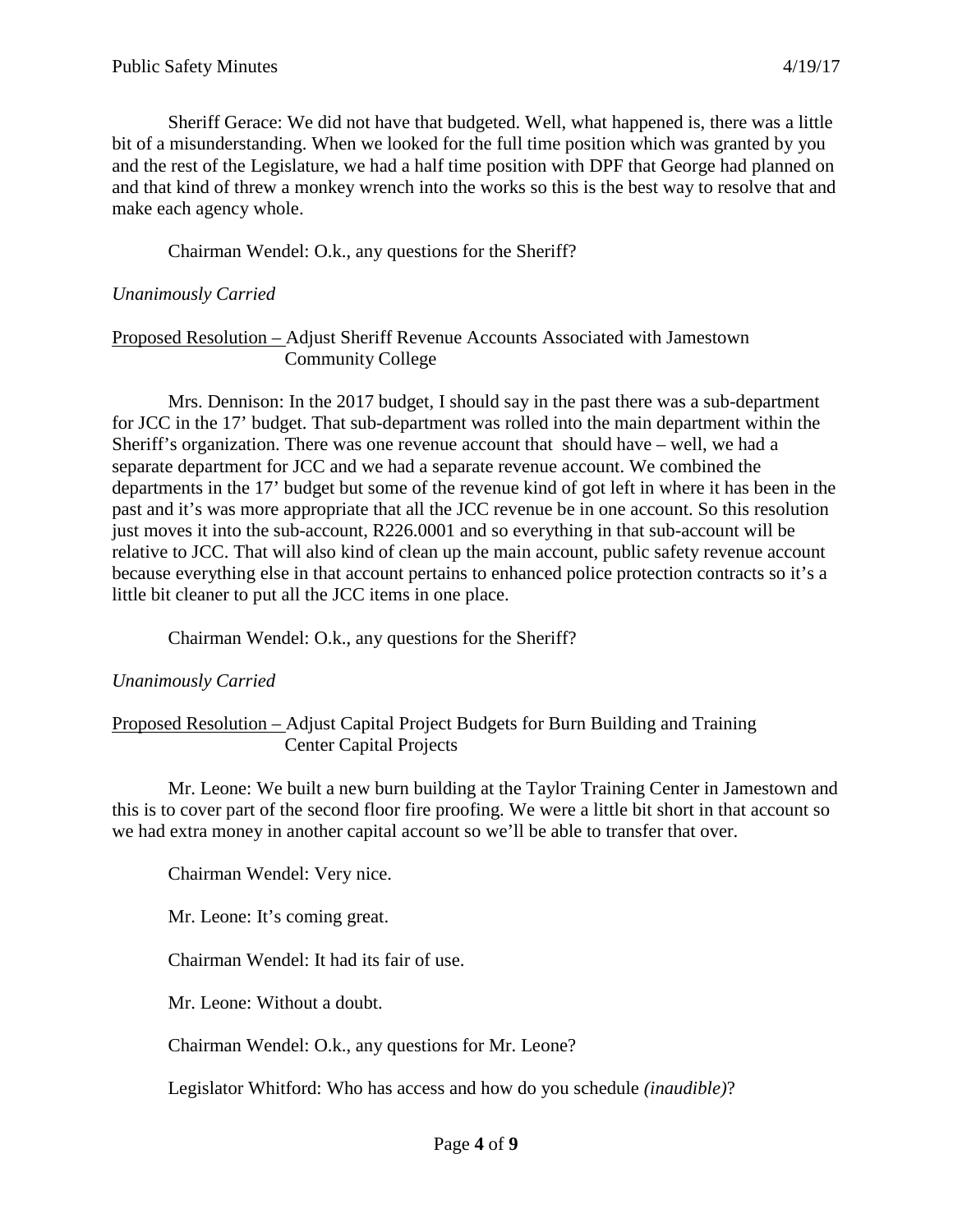Mr. Leone: They schedule through our office. It is available to all our fire departments in the County. We have a form that they fill out if they want to be trained. In fact, to give you an example, have Sinclairville Fire Department who is going to be training there two weeks from now. So, its accessible to anybody and it's pretty much an open schedule so whatever works for the fire department. We have a lot of fire departments who use the facilities particularly over the summer with live fire burns. The City of Jamestown uses it quite extensively during the day and then the rest of the time or most of the time, evening and weekends, it's volunteers.

Chairman Wendel: O.k., any questions for Mr. Leone?

### *Unanimously Carried*

Proposed Resolution – Adjust Capital Project Budget for County-Wide Radio Capital Program

Sheriff Gerace: This is actually good news.

Mrs. Dennison: Last month we had a version of this resolution and then we modified it waiting for final information on the County-wide radio project. Between myself and Todd Button we did some additional reconciliation and work on the County-wide radio project with the assistance of project coordinator Matt Trusso and we now have a comprehensive and reconciled expenditure for the project and the total project expenditure is \$6,373,227. The project is funded by multiple revenue streams so what this resolution will do is, pull from two additional revenue streams to cover all the expenditures for the project. Six million dollars of the project was funded by a grant from New York State. We have \$336,196 that is funded from a capital project that had a surplus and the balance of the project will be funded from the Wireless 911 reserve. So, this resolution will access those other two funding sources. The project is not scheduled, with this resolution, to be closed at this time because we are still anticipating – there are a couple of invoices that are still outstanding.

Chairman Wendel: Do you feel that this transfer is going to cover those?

Mrs. Dennison: Yes. There are some outside invoices from the engineering firm but those are all scheduled and identified so we believe that this will cover all of the current and future expenditures.

Sheriff Gerace: if you were confused as I was, there was an invoice that was identified by Mr. Button that had a panicking –

Legislator Whitford: We discussed that last month.

Sheriff Gerace: That has already been incorporated in the contract so we're not moving that sum of money.

Chairman Wendel: I think one of the concerns and I know Mr. Niebel had is not going to touch the capital fund at all as it was proposed last month.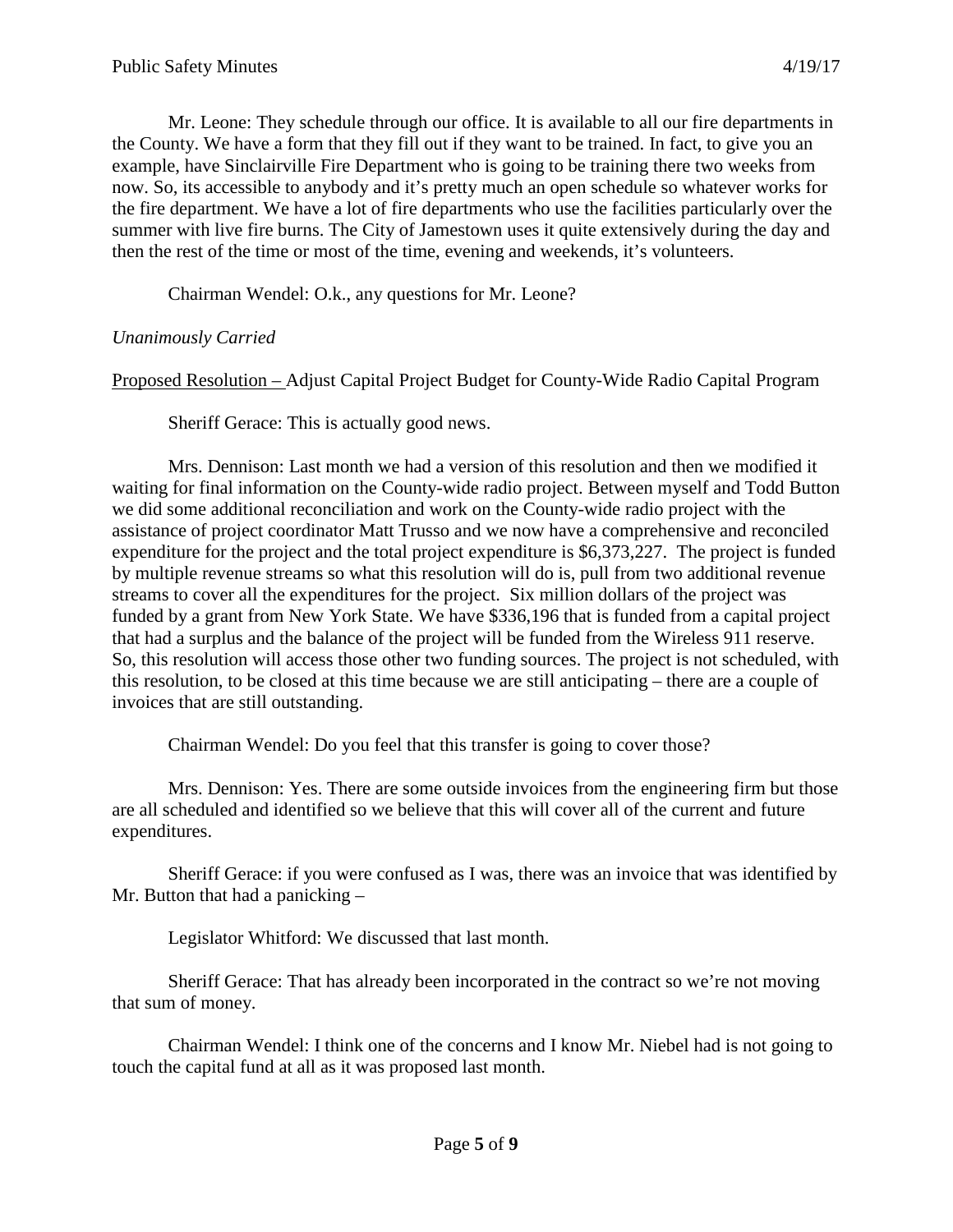Mrs. Dennison: Well, last month we were still – we put money back into the capital account – what we put in we're taking back, so the capital fund is –

Sheriff Gerace: The old Jail capital fund. *(cross talk)*

Mrs. Dennison: Right *(cross talk)* we needed extra funds those were going to come from the Wireless 911 reserve. So the difference now is that we need to pull much less from the Wireless 911 reserve.

Chairman Wendel: But I mean originally I think it was the County's capital general fund, if I'm not mistaken. Am I incorrect on that? *(Cross talk)* but then it was discussed that it could have been done this way.

Sheriff Gerace: When we planned this radio system, we had already identified that \$337,000 or whatever the exact amount was. It was in a former capital account for radio upgrade. That was already planned in this whole thing and then there was this panic that there was an additional \$300 and some thousand that was due that wasn't anticipated. So what we are doing here is moving the old, if I'm correct, the money that was in former radio project account to move it into this account. We're not hitting the wireless reserve to the level that we thought we were.

Mrs. Dennison: Yes, Mr. Chairman, you statement is correct. There is no effect on the capital reserve. We put it in last month and taking it out this month, net effect is zero.

Chairman Wendel: O.k., any other questions?

## *Unanimously Carried*

Proposed Resolution – Confirming 2017 Salary of Public Defender

Mr. Pelletter: I'm the  $1<sup>st</sup>$  Assistant Public Defender and I'm here to address and answer any questions regarding the resolution concerning the adjustment to the salary of the Public Defender's office. This is fully funded through a grant from Indigent Legal Services which has been pursued by our office in part in connection with the final shifting of the financial responsibilities for the defense of indigent clients. I'm sure that the committee is aware that the Supreme Court case said that States would bear that expense and New York State 50 years ago said, well, we'll just pass it onto the counties and there have been a great deal of action by individual public defenders including a lawsuit that was filed against the State. That lawsuit was then settled on the eve of trial with the State agreeing to take over the cost of the defense of indigent defendants. And as a part of that, we've been able to secure these grants from Indigent Legal Services. I think that this is only one of the grants. At the present time, roughly a third of our total budget is from grants through the State. In the coming years that will be shifted to be a 100% of it. So, this is through a grant that provides for an increased level of representation for indigent legal clients. It is at no cost to the County. This portion of the grant is \$50,000 a year. It would be paid through 2017, 2018, and 2019 and there would be \$41,287.85 of that would be in the form of increased supplement to the County's share of the salary and an increase for the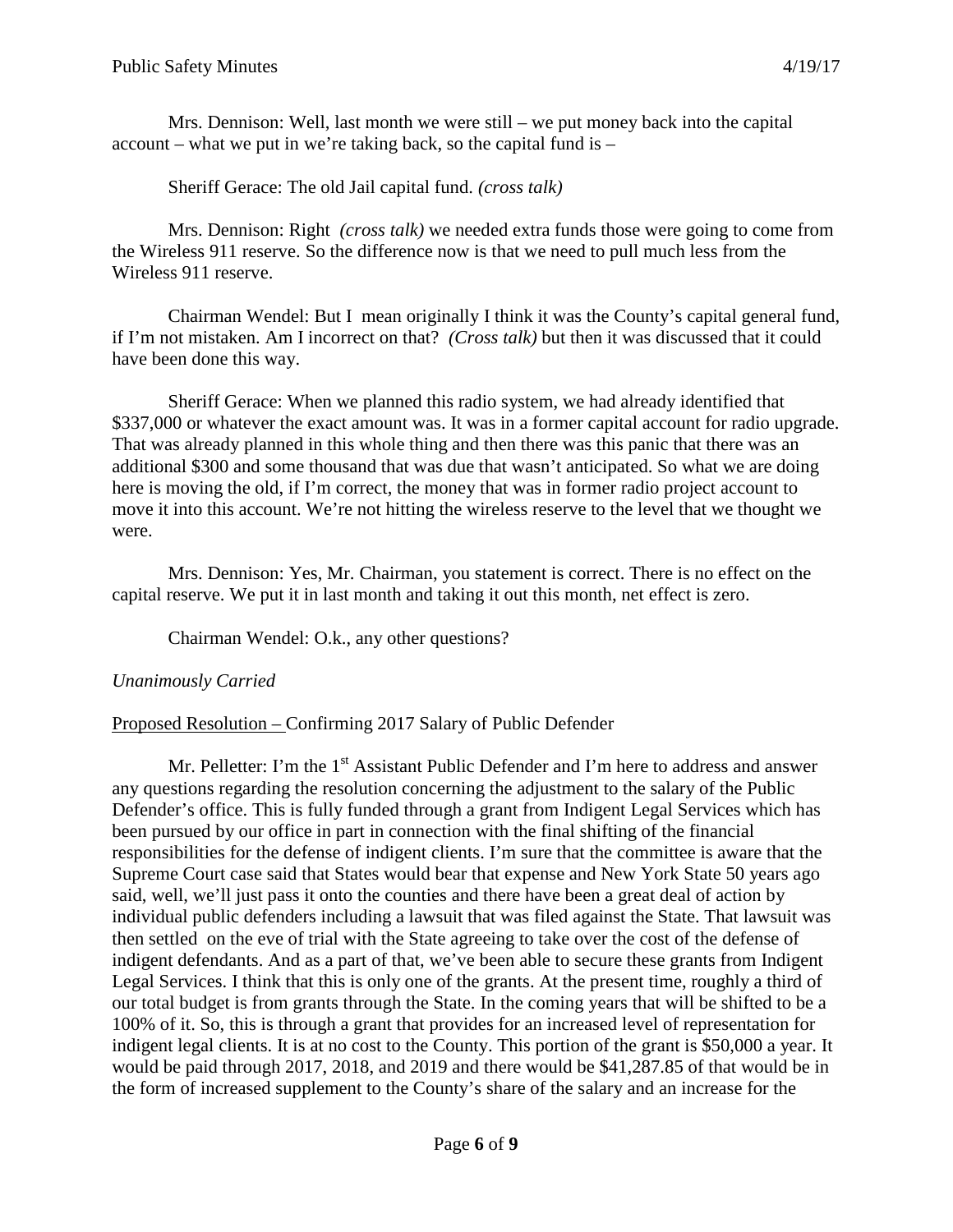Public Defender and \$8,712.15 will be taken out of that grant to pay all of the associated costs to the County for fringe benefits and that was calculated, not by us, but through the County. Mr. Abdella is here and I don't know if he wanted to speak to that or not but that is the  $-$ I can answer any questions.

Legislator Tarbrake: So this is totally for the Public Defender, not the assistant Public Defender?

Mr. Pelletter: That's right.

Legislator Tarbrake: Not *(inaudible)* spread out at all?

Mr. Pelletter: That's right.

Chairman Wendel: One of the questions that happened is, could that money be spread out amongst the others?

Mr. Pelletter: No. The rationale behind the grant is to try to bring closer parity between the salaries of the people who are prosecuting indigent defendants, the District Attorney's office, and the Public Defender's. Based on the need for capable experienced trial attorneys to head an office such as ours, that's a basis for the grant and so that is what specifically what the grant is for. No, it could not be used as a general, to spread out over the rest of the staff.

Clerk Tampio: Mr. Chairman, there was some communication from Kim Taylor in the office. Isn't there other funds within the grant that goes to some clerical costs?

Mr. Pelletter: This portion of the grant is \$269,919. Of that money, a considerable amount of that is for other positions. As I said, about a third of our total budget is being reimbursed through Indigent Legal Services at the present time and in the coming years, that will be moved up to 100%. So, yes, there are other funds for other things if that is what your question is from that two sixty nine. That is only one of the grants. The grants are segregated into specific allocations and that is one of them and there is money in there for other positions, yes.

Legislator Whitford: So the \$41,287.85, is dedicated for those three years to the Public Defender, right?

Mr. Pelletter: Each year.

Legislator Whitford: You said it runs through 2019.

Mr. Pelletter: Right, there is \$50,000 per year and it's allocated \$41,287.85 to the salary of the Public Defender and then \$8,712.15 is allocated to the County's fringe benefit cost for lack of another term.

Legislator Whitford: And then you have the money that is going to be used other than those two that you indicated. But, is that discretionary or is that -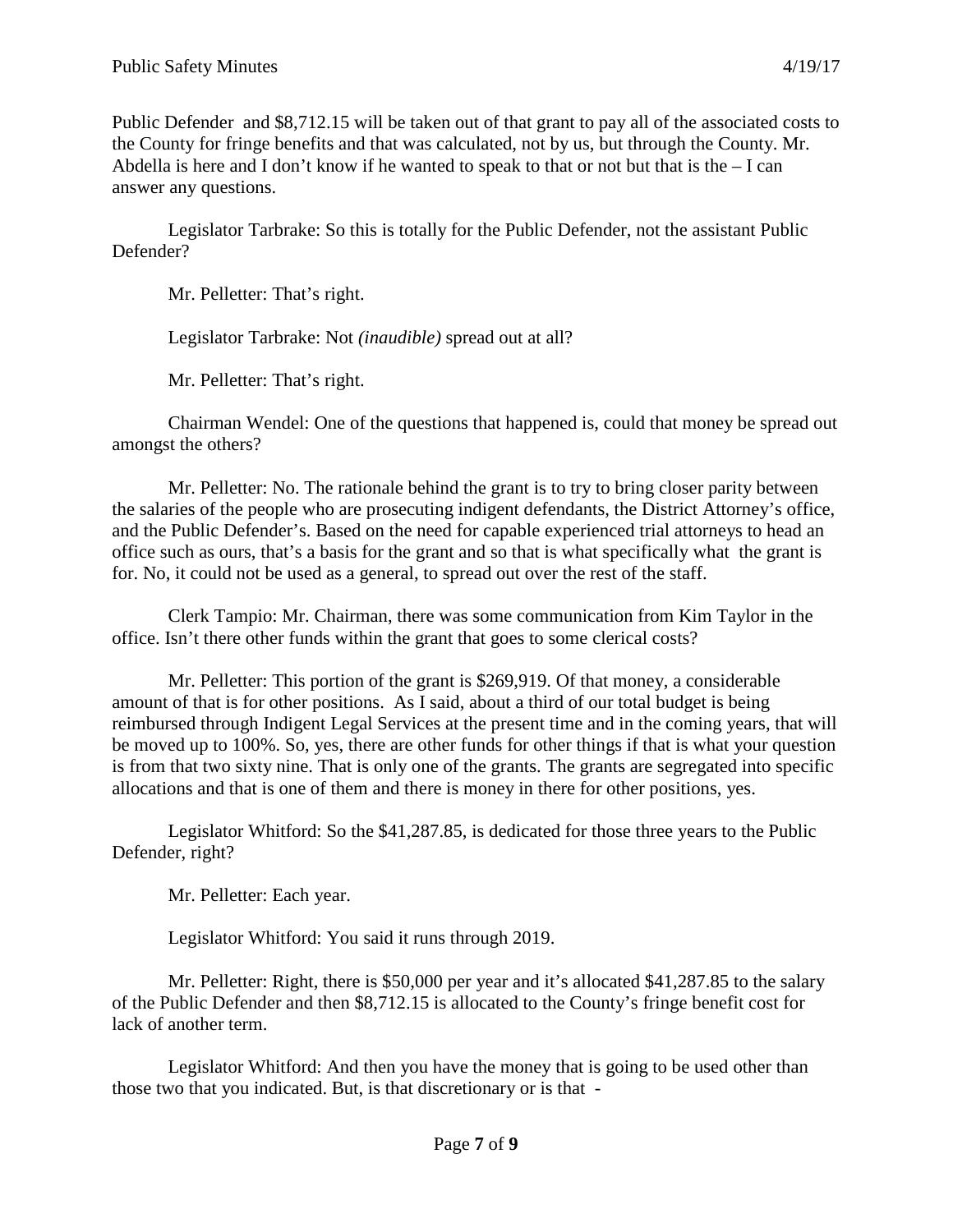Mr. Pelletter: It's not discretionary in the sense that it cannot be used to replace the existing services that are being provided by the County. These grants are specifically – have to enhance the legal services to be provided for the indigent. So, it can't just be going into the general fund and then someone else deciding where it goes. These are specific grants for specific purposes and the grants are underwritten – we have to prove that we were able to enhance the services through the use of these grants.

Chairman Wendel: Any other questions?

Mrs. Dennison: I just want to clarify that the dollars figures, those would be payments to Mr. Barone for 2017 only. That \$50,000 is the 2017 portion.

Legislator Whitford: This is reoccurring, this amount?

Mr. Pelletter: Yes. But, the resolution is to supplement the salary for 2017. The grants are continuing. The grant has been written and it's renewable but I think this is the point that you were getting to. Each year, the County would have to say they are going to do it again.

Mrs. Dennison: What I was going to add is that the Public Defender's office gave me the total amount, asked me to split it between salary and fringe because the fringe portion, variable to the rates change every year so the grant, as I understand it, is a three year grant, there is a portion that is dedicated to this calendar year but the resolution is only affecting the salary of Mr. Barone in 2017. In the future, we have to re-evaluate the amount and the split between wages and fringe every year.

Mr. Abdella; The Public Defender's term, current term, ends at the end of this year so there will need to be another appointment resolution at the start of 2018 where you can then reestablish the salary for 2018 and 2019 or whatever term you grant.

Mr. Pelletter: My reference to the future years is and I apologize if I wasn't clear. I only meant to say that the grant has been written and is funded for those years but it would be subject to the County agreeing to take it for those purposes.

Chairman Wendel: Any further questions?

## *Unanimously Carried*

Mr. Pelletter: One further point, Mr. Barone wanted to relay that he had hoped to be here today but - well, I guess Sheriff Gerace is gone now, but Sheriff Gerace keeps us very, very busy with preparing for trials. Unfortunately he had some things come up that he had to do at that time. So that is why I am here but he wanted to express his sincere thanks to the Public Safety Committee for all their work.

Chairman Wendel: Thank you. I'm going to have to add something that I promised Mr. Tarbrake it will not exceed. Mr. Leone contacted me in the last couple of days and asked to give an update to the fly car program so if you all want to come up. Before we get started and I'm